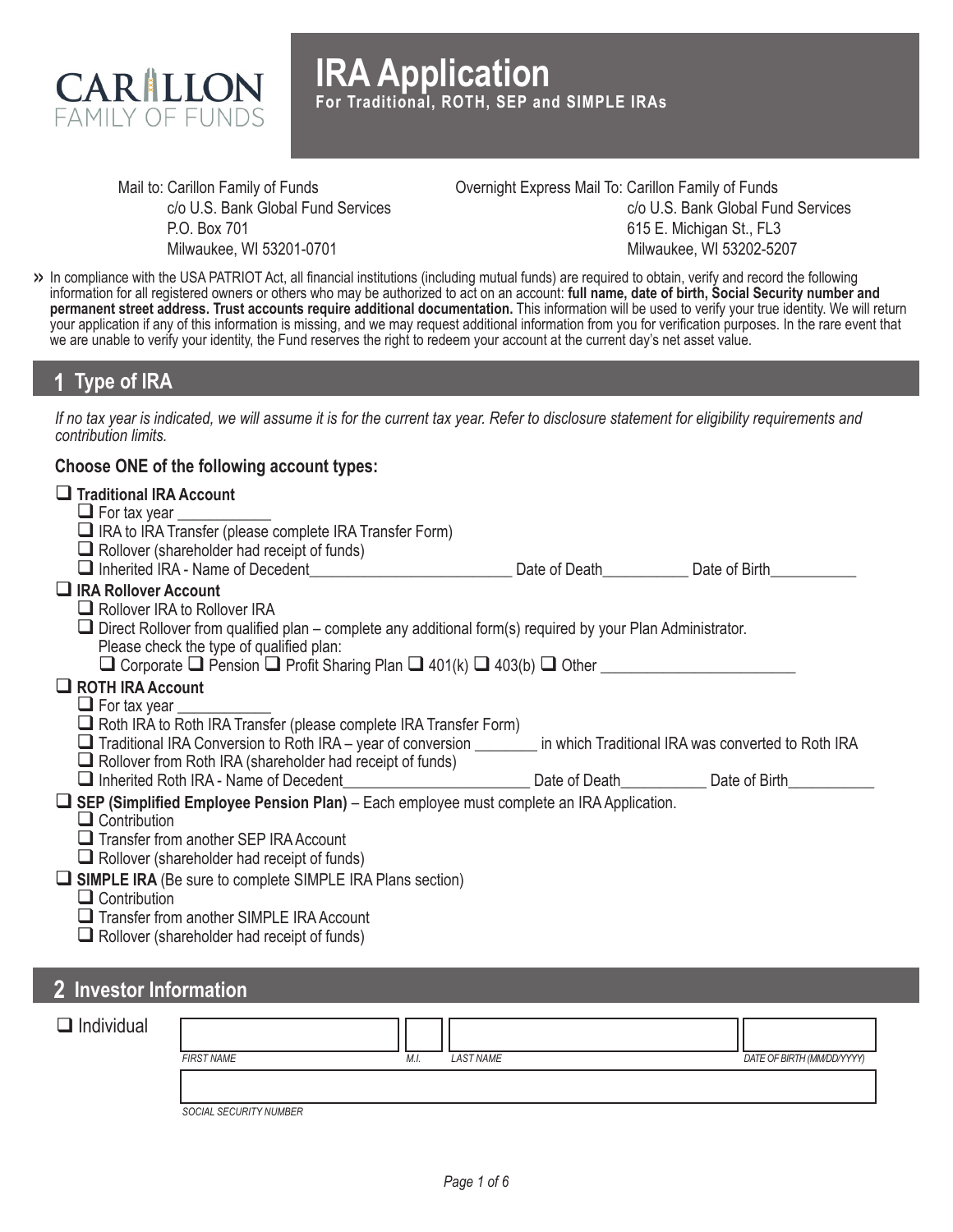*Residential Address or Principal Place of Business - Foreign addresses and P.O. Boxes are not allowed.*

| <b>STREET</b>               | APT/SUITE                   |
|-----------------------------|-----------------------------|
|                             |                             |
| <b>CITY</b>                 | <b>STATE</b><br>ZIP CODE    |
|                             |                             |
| <b>DAYTIME PHONE NUMBER</b> | <b>EVENING PHONE NUMBER</b> |
| E-MAIL ADDRESS              |                             |

#### $\Box$  Duplicate Statement #1

*Complete only if you wish someone other than the account owner(s) to receive duplicate statements.*

| <b>COMPANY NAME</b> |              |             | <b>COMPAI</b> |
|---------------------|--------------|-------------|---------------|
|                     |              |             |               |
| <b>NAME</b>         |              |             | <b>NAME</b>   |
|                     |              |             |               |
| <b>STREET</b>       |              | APT / SUITE | <b>STREET</b> |
| <b>CITY</b>         | <b>STATE</b> | ZIP CODE    | <b>CITY</b>   |
|                     |              |             |               |

### $\Box$  Mailing Address<sup>\*</sup> (if different from Permanent Address)

*If completed, this address will be used as the Address of Record for all statements, checks and required mailings. Foreign addresses are not allowed.*

| <b>STREET</b> |              | APT / SUITE |
|---------------|--------------|-------------|
|               |              |             |
| <b>CITY</b>   | <b>STATE</b> | ZIP CODE    |

*\* A P.O. Box may be used as the mailing address.*

### $\Box$  Duplicate Statement #2

*Complete only if you wish someone other than the account owner(s) to receive duplicate statements.*

|                          | <b>COMPANY NAME</b> |              |             |
|--------------------------|---------------------|--------------|-------------|
|                          |                     |              |             |
|                          | <b>NAME</b>         |              |             |
|                          |                     |              |             |
| APT / SUITE              | <b>STREET</b>       |              | APT / SUITE |
| <b>STATE</b><br>ZIP CODE | <b>CITY</b>         | <b>STATE</b> | ZIP CODE    |

# **4 Investment and Distribution Options**

### **By check:** Make check payable to the Carillon Family of Funds.

 *Note: All checks must be in U.S. Dollars drawn on a domestic bank. The Fund will not accept payment in cash or money orders. The Fund does not accept post dated checks or any conditional order or payment. To prevent check fraud, the Fund will not accept third party checks, Treasury checks, credit card checks, traveler's checks or starter checks for the purchase of shares.*

### **By wire:** Call 1-800-421-4184.

*Note: A completed application is required in advance of a wire.*

### ■ **By transfer:** Due to rollover or beneficiary payout.

*Note: Completion of IRA Transfer Form or Beneficiary Payout Form is required.*

### **Investment Amount**

 *\$500 Minimum \$50 AIP Reduced Minimum Class A,C \$100 AIP Reduced Minimum Class Y*

Carillon ClariVest Capital Appreciation Fund  $\Box$  Class A 3850  $\Box$  Class C 3851  $\Box$  Class Y 4175

Carillon ClariVest International Stock Fund  $\Box$  Class A 3946  $\Box$  Class C 3947  $\Box$  Class Y 4177

Carillon Eagle Growth & Income Fund  $\Box$  Class A 3868  $\Box$  Class C 3869  $\Box$  Class Y 4176

Carillon Eagle Mid Cap Growth Fund  $\Box$  Class A 3904  $\Box$  Class C 3905  $\Box$  Class Y 4179

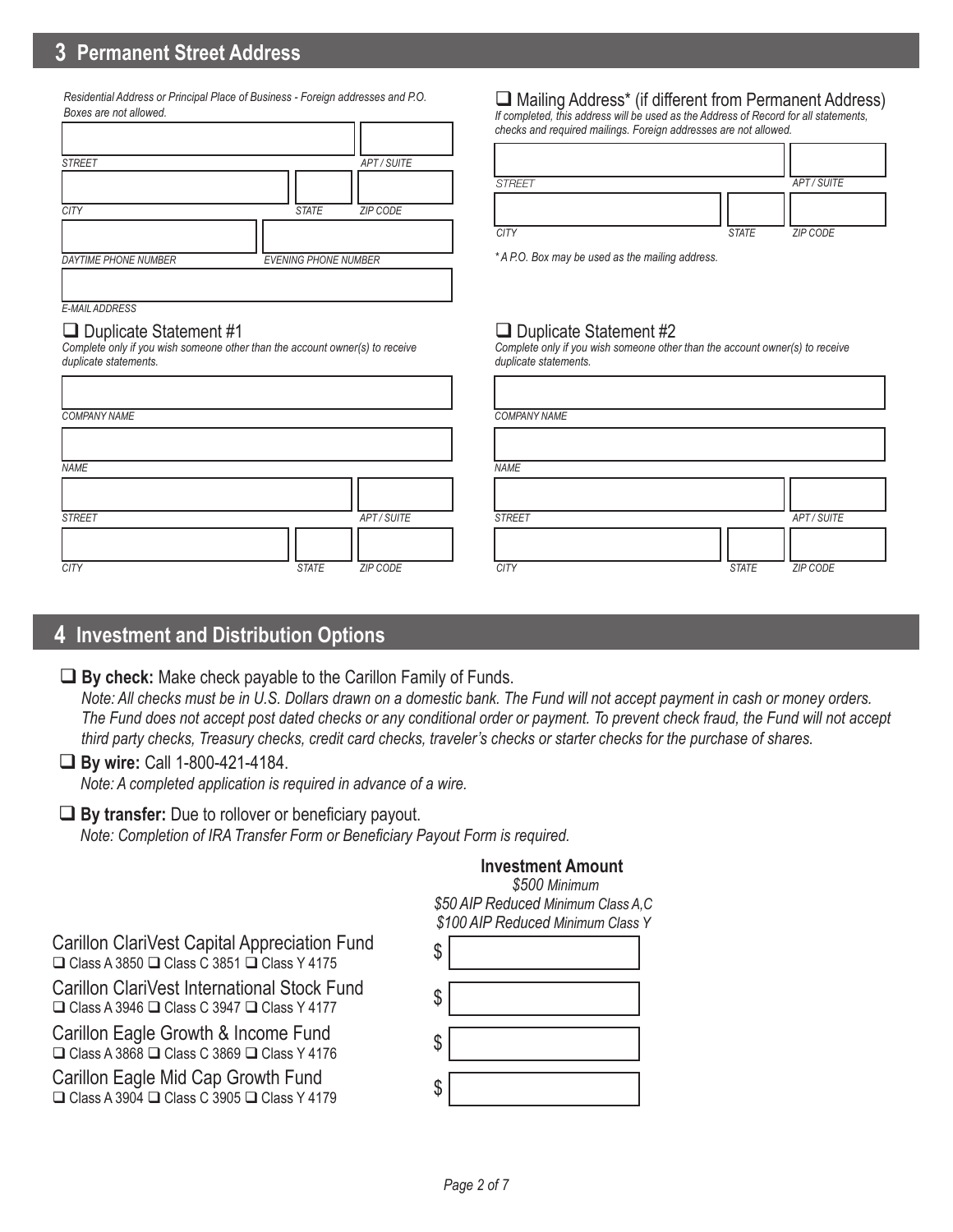## **4 Investment Amount |** continued

Carillon Eagle Small Cap Growth Fund  $\Box$  Class A 3931  $\Box$  Class C 3932  $\Box$  Class Y 4181

Carillon Reams Core Bond Fund  $\Box$  Class A 4160  $\Box$  Class C 4161  $\Box$  Class Y 4068

Carillon Reams Core Plus Bond Fund  $\Box$  Class A 4165  $\Box$  Class C 4166  $\Box$  Class Y 4070

Carillon Reams Unconstrained Bond Fund  $\Box$  Class A 4170  $\Box$  Class C 4171  $\Box$  Class Y 4072

Carillon Scout Mid Cap Fund  $\Box$  Class A 4142  $\Box$  Class C 4143  $\Box$  Class Y 4147

Carillon Scout Small Cap Fund  $\Box$  Class A 4148  $\Box$  Class C 4149  $\Box$  Class Y 4153

| \$ |
|----|
| \$ |
| \$ |
| \$ |
| \$ |
| \$ |

# **5 Periodic Investment Program (PIP)**

If you choose this option, funds will be automatically transferred from your bank account. Please attach a voided check or savings deposit slip to Bank Information section of this application. We are unable to debit mutual fund or pass-through ("for further credit") accounts. *Your signed Application must be received up to 7 business days prior to initial transaction.*

**Draw money for my PIP (check one):** □ Monthly □ Quarterly □ Semi-Annually □ Annually *If no option is selected, the frequency will default to monthly. \$50 minimum*

Carillon ClariVest Capital Appreciation Fund  $\Box$  Class A 3850  $\Box$  Class C 3851  $\Box$  Class Y 4175

Carillon ClariVest International Stock Fund  $\Box$  Class A 3946  $\Box$  Class C 3947  $\Box$  Class Y 4177

Carillon Eagle Growth & Income Fund  $\Box$  Class A 3868  $\Box$  Class C 3869  $\Box$  Class Y 4176

Carillon Eagle Mid Cap Growth Fund  $\Box$  Class A 3904  $\Box$  Class C 3905  $\Box$  Class Y 4179

Carillon Eagle Small Cap Growth Fund  $\Box$  Class A 3931  $\Box$  Class C 3932  $\Box$  Class Y 4181

Carillon Reams Core Bond Fund  $\Box$  Class A 4160  $\Box$  Class C 4161  $\Box$  Class Y 4068

Carillon Reams Core Plus Bond Fund  $\Box$  Class A 4165  $\Box$  Class C 4166  $\Box$  Class Y 4070

Carillon Reams Unconstrained Bond Fund  $\Box$  Class A 4170  $\Box$  Class C 4171  $\Box$  Class Y 4072

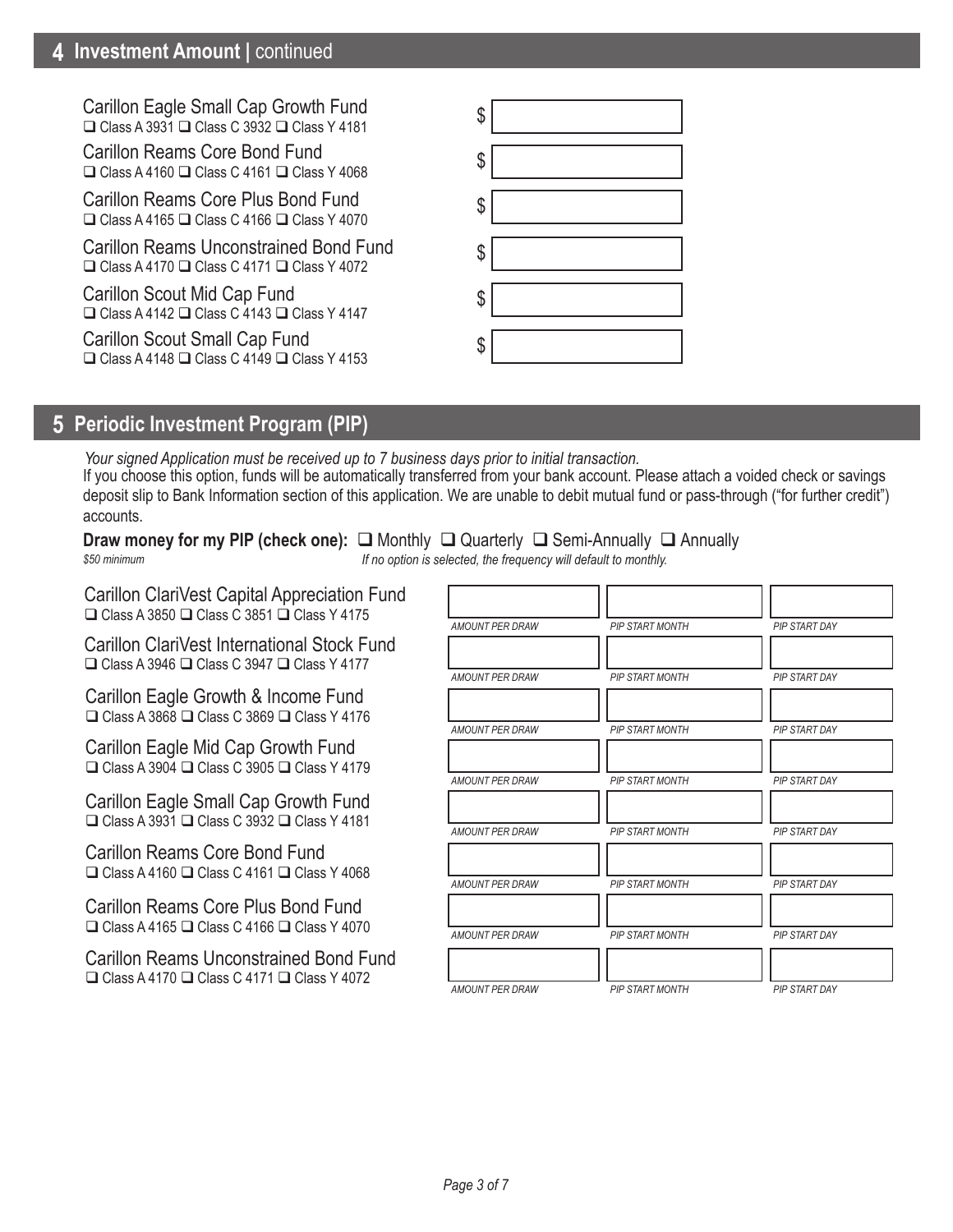# **5 Periodic Investment Program (PIP)** *|* continued

| Carillon Scout Mid Cap Fund<br>$\Box$ Class A 4142 $\Box$ Class C 4143 $\Box$ Class Y 4147   |                 |                        |               |
|----------------------------------------------------------------------------------------------|-----------------|------------------------|---------------|
|                                                                                              | AMOUNT PER DRAW | <b>PIP START MONTH</b> | PIP START DAY |
| Carillon Scout Small Cap Fund<br>$\Box$ Class A 4148 $\Box$ Class C 4149 $\Box$ Class Y 4153 | AMOUNT PER DRAW | <b>PIP START MONTH</b> | PIP START DAY |

### *Please keep in mind that:*

- There is a fee if the automatic purchase cannot be made (assessed by redeeming shares from your account).
- Participation in the plan will be terminated upon redemption of all shares.

### **6 Letter of Intent**

 $\Box$  I agree to the terms of the Letter of Intent set forth in the prospectus. Although I am not obligated to do so, it is my intention to invest over a 13-month period in shares of the Carillon Family of Funds on which a sales load has been paid an aggregate amount equal to at least:

|  |  | $\Box$ \$25,000 $\Box$ \$50,000 $\Box$ \$100,000 $\Box$ \$250,000 $\Box$ \$500,000 $\Box$ \$1,000,000 |  |
|--|--|-------------------------------------------------------------------------------------------------------|--|
|--|--|-------------------------------------------------------------------------------------------------------|--|

# **7 Rights of Accumulation**

*A reduced sales load applies to any purchase of Carillon Family of Funds shares, sold with a sales load, where then-current investment is \$25,000 or more. I/We own shares of one or more Carillon Family of Funds:*

Existing Account Number(s):

### **8 Telephone and Internet Options**

You automatically have the ability to make telephone and/or internet purchases\*, redemptions\* or exchanges per the prospectus,

unless you specifically decline below. See the prospectus for minimum and maximum amounts.

*\* You must provide bank instructions and a voided check or savings deposit slip in Bank Information section.* 

Please check the box below if you wish to decline these options. If the options are not declined, you are acknowledging acceptance of these options.

### **I decline telephone and/or internet transaction privileges.**

*Should you wish to add the options at a later date, a signature guarantee may be required. Please refer to the prospectus or call our shareholder services department for more information.*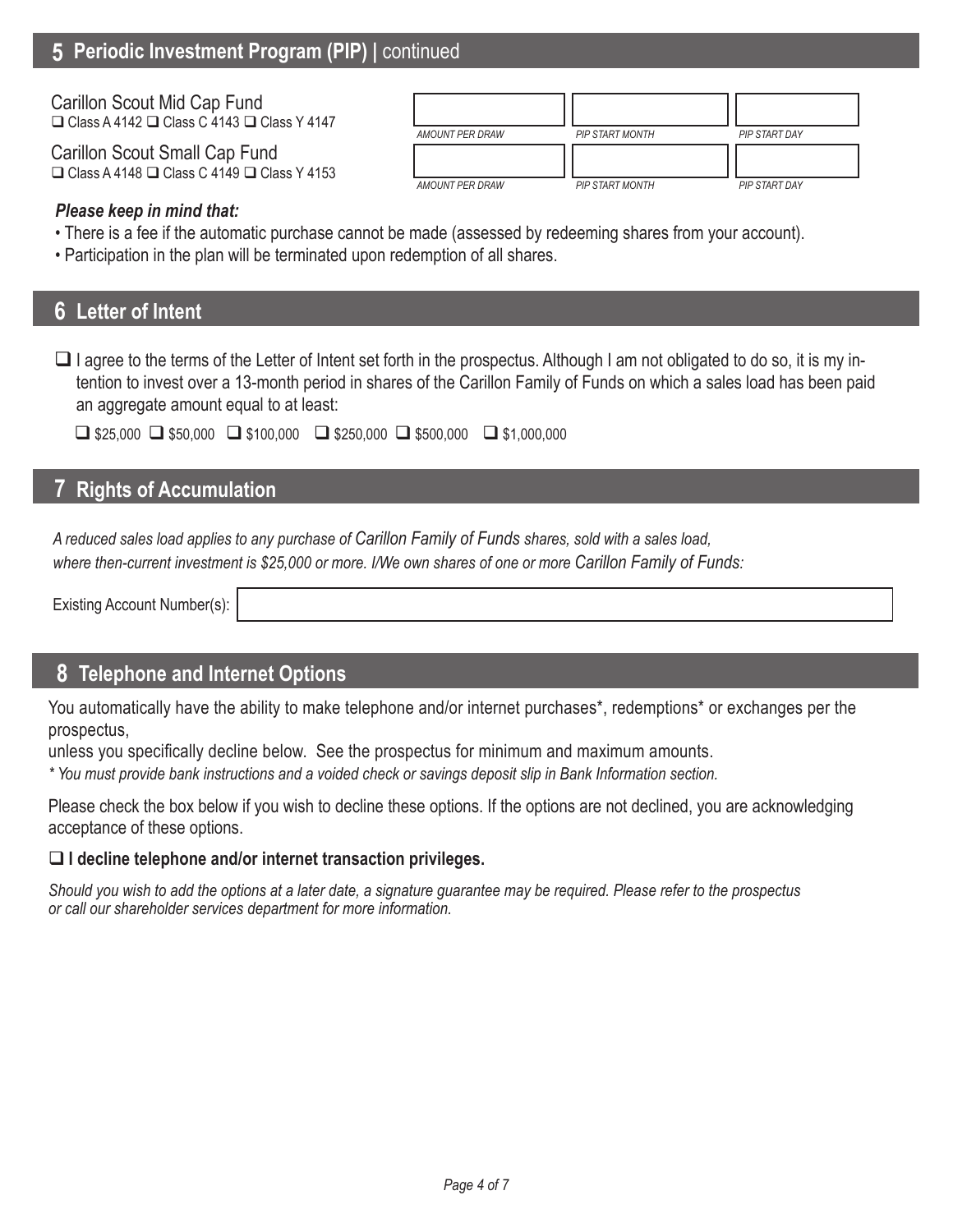### **9 Bank Information**

*If you selected any options which require banking information, please attach a voided check or preprinted savings deposit slip. We are unable to debit or credit mutual fund or pass-through ("for further credit") accounts.* 

*Please contact your financial institution to determine if it participates in the Automated Clearing House System (ACH).*



## **10 E-Delivery Options**

#### **I would like to:**

- $\Box$  Receive prospectuses, annual reports and semi annual reports electronically
- $\Box$  Receive statements electronically
- $\Box$  Receive tax statements electronically

By selecting any of the above options, you agree to waive the physical delivery of the prospectus, fund reports, account statements and/or tax forms. If you have opted to receive your statements or tax forms electronically, you will need to establish online access to your account, which you may do once your account has been established by visiting www.carillontower.com.

### **Please note, you must provide your email address in Permanent Street Address section to enroll in e-Delivery.**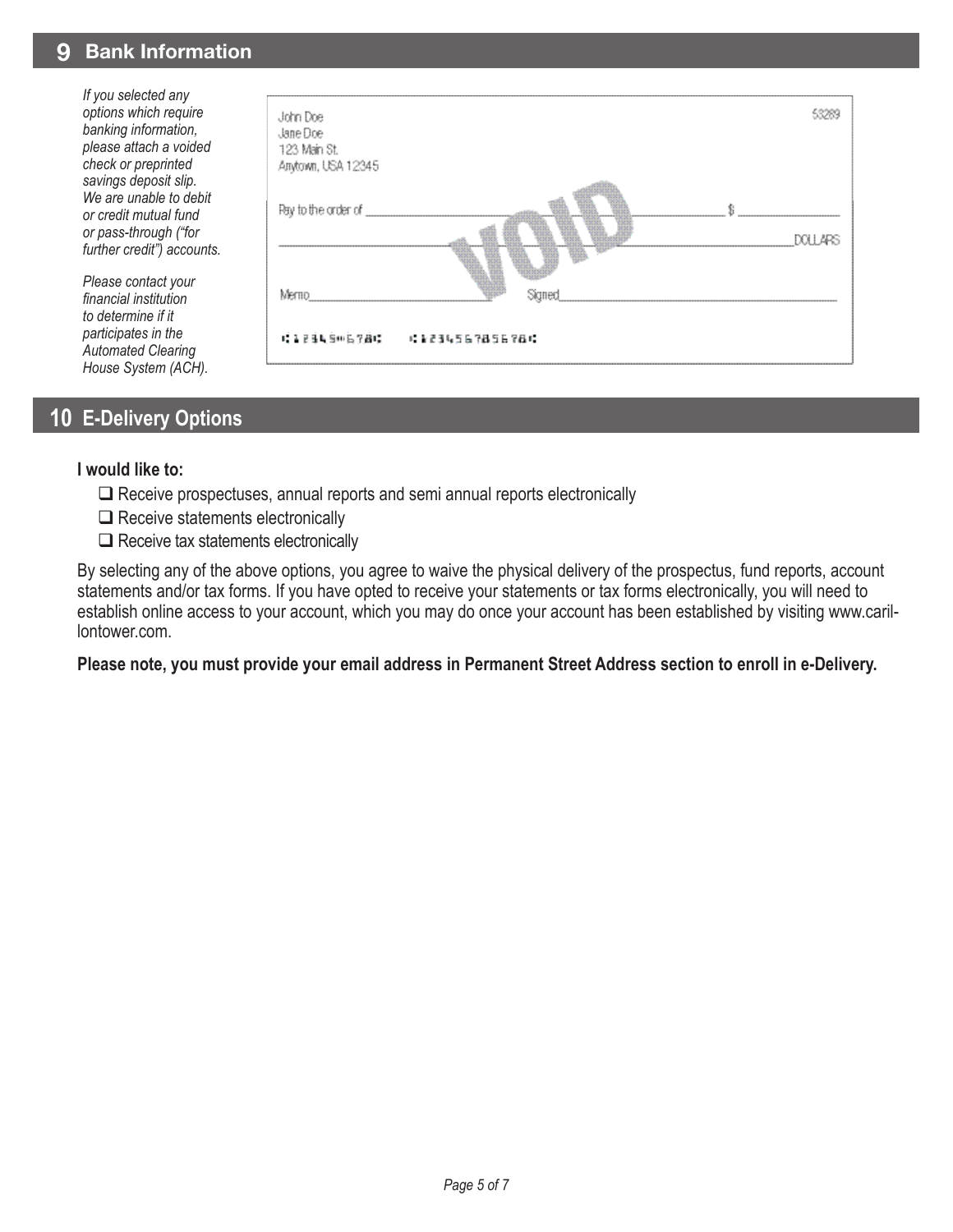| г шнагу          |                  |                        |                      |      |
|------------------|------------------|------------------------|----------------------|------|
|                  | $\Box$ Spouse    |                        |                      |      |
|                  | Non Spouse       |                        |                      |      |
| <b>NAME</b>      |                  | SOCIAL SECURITY NUMBER | <b>DATE OF BIRTH</b> | $\%$ |
|                  | $\square$ Spouse |                        |                      |      |
|                  | Non Spouse       |                        |                      |      |
| <b>NAME</b>      |                  | SOCIAL SECURITY NUMBER | <b>DATE OF BIRTH</b> | $\%$ |
|                  | $\square$ Spouse |                        |                      |      |
|                  | Non Spouse       |                        |                      |      |
| <b>NAME</b>      |                  | SOCIAL SECURITY NUMBER | <b>DATE OF BIRTH</b> | $\%$ |
| <b>Secondary</b> |                  |                        |                      |      |
|                  | $\Box$ Spouse    |                        |                      |      |
|                  | Non Spouse       |                        |                      |      |
| <b>NAME</b>      |                  | SOCIAL SECURITY NUMBER | <b>DATE OF BIRTH</b> | $\%$ |
|                  | $\Box$ Spouse    |                        |                      |      |
|                  | Non Spouse       |                        |                      |      |
| <b>NAME</b>      |                  | SOCIAL SECURITY NUMBER | <b>DATE OF BIRTH</b> | $\%$ |
|                  | $\Box$ Spouse    |                        |                      |      |

□ Non Spouse

*DATE OF BIRTH*

%

*SOCIAL SECURITY NUMBER*

Spousal Consent: If you name someone other than or in addition to your spouse as primary beneficiary and reside in a community or marital property state, including AZ, CA, ID, LA, NV, NM, TX, WA, and WI, your spouse must consent by signing below.

| SIGNATURE OF SPOUSE | DATE |
|---------------------|------|

### **12 Signature and Certification Required by the Internal Revenue Service**

I have read and understand the Disclosure Statement and Custodial Account Agreement. I adopt the Carillon Family of Funds Custodial Account Agreement, as it may be revised from time to time, and appoint the Custodian or its agent to perform those functions and appropriate administrative services specified. I have received and understand the prospectus for the Carillon Family of Funds (the "Fund"). I understand the Fund's objectives and policies and agree to be bound by the terms of the prospectus. Before I request an exchange, I will obtain the current prospectus for each Fund. I acknowledge and consent to the householding (i.e., consolidation of mailings) of regulatory documents such as prospectuses, shareholder reports, proxy statements, and other similar documents. I may contact the Fund to revoke my consent. I agree to notify the Fund of any errors or discrepancies within 45 days after the date of the statement confirming a transaction. The statement will be deemed to be correct, and the Fund and its transfer agent shall not be liable, if I fail to notify the Fund within such time period. I certify that I am of legal age and have the legal capacity to make this purchase. [If the Grantor is a minor under the laws of the Grantor's state of residence, a parent or guardian must sign the IRA Application (i.e., "Sally Doe, parent of Jane Doe"). Until the Grantor reaches the age of majority, the parent or guardian will exercise the duties of the Grantor. (If not a parent, the guardian must provide a copy of the letters of appointment.)]

If I am opening a Traditional IRA with a distribution from an employer-sponsored retirement plan, I elect to treat the distribution as a partial or total distribution and certify that the distribution qualifies as a rollover contribution. I understand that the fees relating to my account may be collected by redeeming sufficient shares. The custodian may change the fee schedule at any time.

I understand that my mutual fund account assets may be transferred to my state of residence if no activity occurs within my account during the inactivity period specified in my State's abandoned property laws.

The Fund, its transfer agent, and any of their respective agents or affiliates will not be responsible for banking system delays beyond their control. By completing the banking sections of this application, I authorize my bank to honor all entries to my bank account initiated through U.S. Bank, N.A., on behalf of the applicable Fund. The Fund, its transfer agent, and any of their respective agents or affiliates will not be liable for acting upon instructions believed to be genuine and in accordance with the procedures described in the prospectus or the rules of the Automated Clearing House. When AIP or Telephone Purchase transactions are presented, sufficient funds must be in my account to pay them. I agree that my bank's treatment and rights to respect each entry shall be the same as if it were signed by me personally. I agree that if any such entries are not honored with good or sufficient cause, my bank shall be under no liability whatsoever. I further agree that any such authorization, unless previously terminated by my bank in writing, is to remain in effect until the Fund's transfer agent receives and has had reasonable amount of time to act upon a written notice of revocation.

| ער ו<br>י ו                                            |                   |
|--------------------------------------------------------|-------------------|
| DEPOSITOR / LEGALLY RESPONSIBLE INDIVIDUAL'S SIGNATURE | DATE (MM/DD/YYYY) |

Appointment as Custodian accepted: U.S. BANK, N.A.

Newboyn

**Primary**

*NAME*